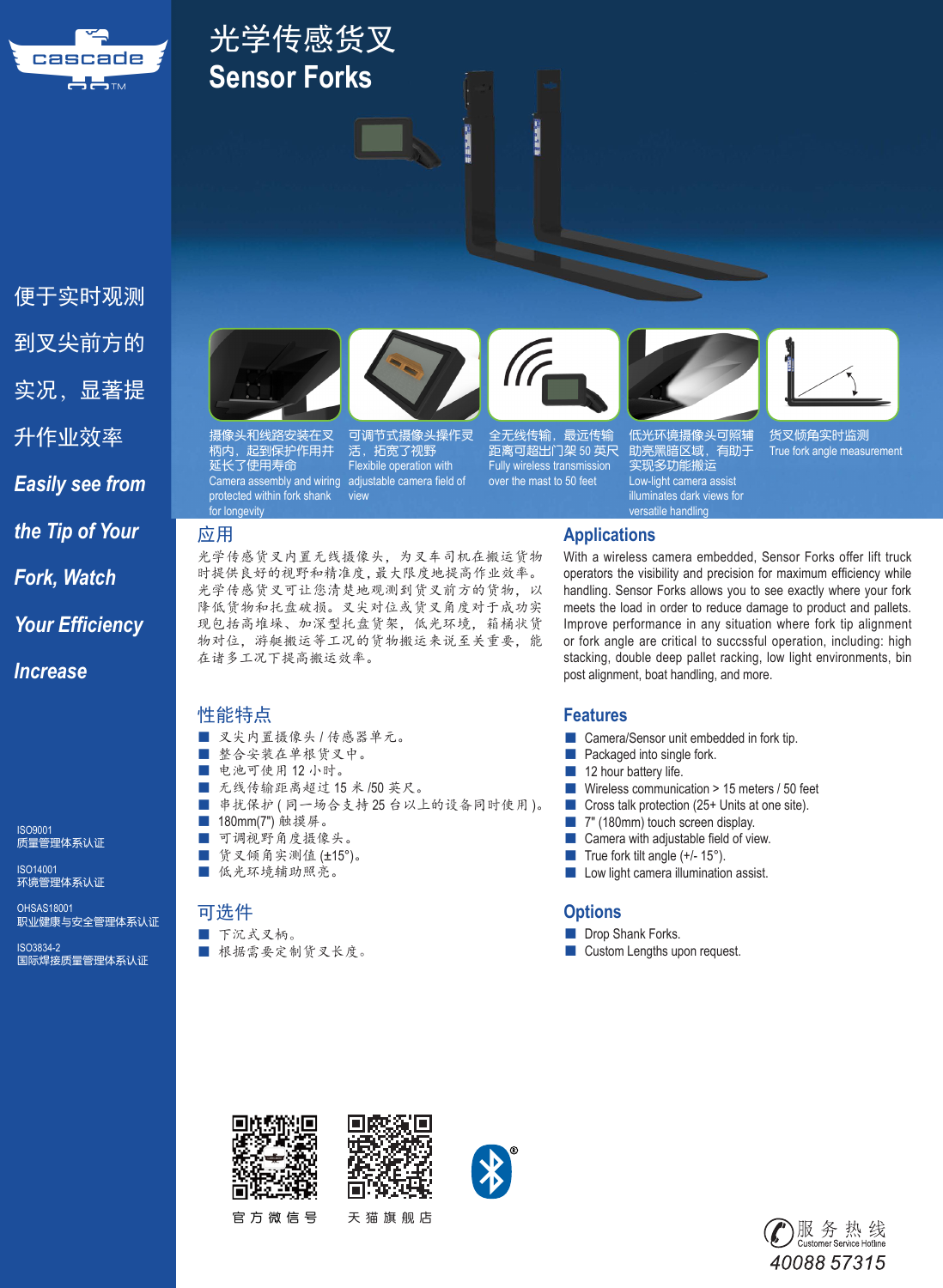#### 摄像货叉 **Camera Forks**



注:① 低矮型适用于前移式叉车或挡货架与标准型号叉柄之间有障碍物阻挡的情况。

② 可选下沉式叉柄或定制货叉长度。

③ 属具 / 叉车综合承载能力须从叉车制造商处获得。

④ 可临时浸入水中 914mm( 防水等级 IP67)。

⑤ 使用叉车电源提供 9-48V 的电压。其他电压值可按需求提供。

⑥ 标准型号需要配备卡斯卡特挡货架,其他情况推荐使用低矮型。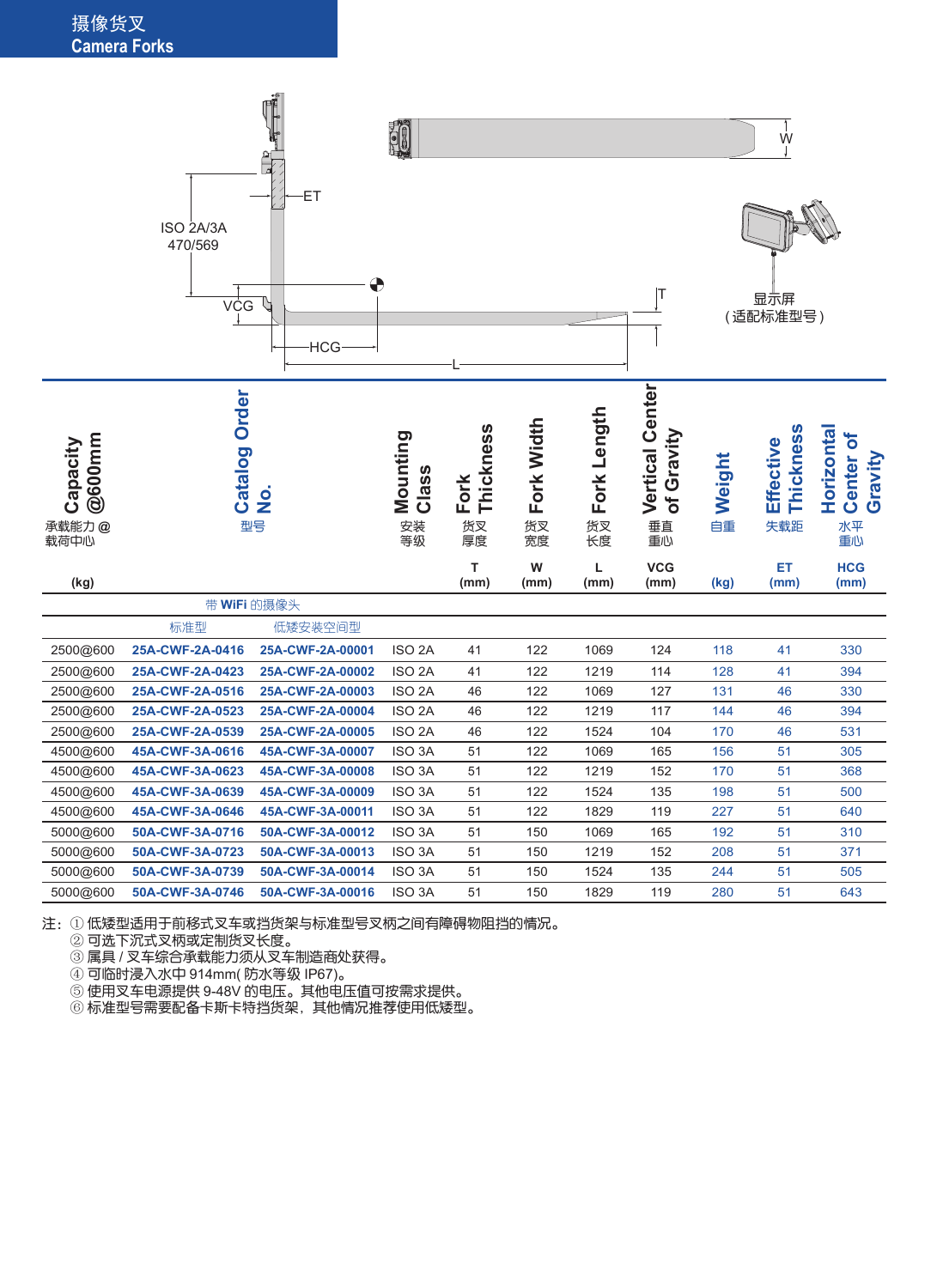

| @600mm<br>Capacity<br>承载能力@<br>载荷中心 | Order<br>Catalog<br>$\frac{1}{2}$<br>型号 |                  | Mounting<br>Class<br>安装<br>等级 | Fork<br>Thickness<br>货叉<br>厚度 | Fork Width<br>货叉<br>宽度 | Fork Length<br>货叉<br>长度 | <b>Vertical Center</b><br>Gravity<br>ð<br>垂直<br>重心 | Weight<br>自重 | Thickness<br>Effective<br>失载距 | Horizontal<br>ð<br>Center<br>Gravity<br>水平<br>重心 |
|-------------------------------------|-----------------------------------------|------------------|-------------------------------|-------------------------------|------------------------|-------------------------|----------------------------------------------------|--------------|-------------------------------|--------------------------------------------------|
| (kg)                                |                                         |                  |                               | т<br>(mm)                     | W<br>(mm)              | Г<br>(mm)               | <b>VCG</b><br>(mm)                                 | (kg)         | ET<br>(mm)                    | <b>HCG</b><br>(mm)                               |
|                                     | 带 WiFi 数据传输的型号                          |                  |                               |                               |                        |                         |                                                    |              |                               |                                                  |
|                                     | 标准型                                     | 低矮安装空间型          |                               |                               |                        |                         |                                                    |              |                               |                                                  |
| 2500@600                            | 25A-SWF-2A-0416                         | 25A-SWF-2A-00047 | ISO <sub>2</sub> A            | 41                            | 122                    | 1069                    | 124                                                | 118          | 41                            | 330                                              |
| 2500@600                            | 25A-SWF-2A-0423                         | 25A-SWF-2A-00048 | ISO <sub>2</sub> A            | 41                            | 122                    | 1219                    | 114                                                | 128          | 41                            | 394                                              |
| 2500@600                            | 25A-SWF-2A-0516                         | 25A-SWF-2A-00049 | ISO <sub>2</sub> A            | 46                            | 122                    | 1069                    | 127                                                | 131          | 46                            | 330                                              |
| 2500@600                            | 25A-SWF-2A-0523                         | 25A-SWF-2A-00050 | ISO <sub>2A</sub>             | 46                            | 122                    | 1219                    | 117                                                | 144          | 46                            | 394                                              |
| 2500@600                            | 25A-SWF-2A-0539                         | 25A-SWF-2A-00051 | ISO <sub>2</sub> A            | 46                            | 122                    | 1524                    | 104                                                | 170          | 46                            | 531                                              |
| 4500@600                            | 45A-SWF-3A-0616                         | 45A-SWF-3A-00053 | ISO <sub>3</sub> A            | 51                            | 122                    | 1069                    | 165                                                | 156          | 51                            | 305                                              |
| 4500@600                            | 45A-SWF-3A-0623                         | 45A-SWF-3A-00054 | ISO <sub>3</sub> A            | 51                            | 122                    | 1219                    | 152                                                | 170          | 51                            | 368                                              |
| 4500@600                            | 45A-SWF-3A-0639                         | 45A-SWF-3A-00055 | ISO <sub>3</sub> A            | 51                            | 122                    | 1524                    | 135                                                | 198          | 51                            | 500                                              |
| 4500@600                            | 45A-SWF-3A-0646                         | 45A-SWF-3A-00057 | ISO <sub>3</sub> A            | 51                            | 122                    | 1829                    | 119                                                | 227          | 51                            | 640                                              |
| 5000@600                            | 50A-SWF-3A-0716                         | 50A-SWF-3A-00058 | ISO <sub>3</sub> A            | 51                            | 150                    | 1069                    | 165                                                | 192          | 51                            | 310                                              |
| 5000@600                            | 50A-SWF-3A-0723                         | 50A-SWF-3A-00059 | ISO <sub>3</sub> A            | 51                            | 150                    | 1219                    | 152                                                | 208          | 51                            | 371                                              |
| 5000@600                            | 50A-SWF-3A-0739                         | 50A-SWF-3A-00060 | ISO <sub>3</sub> A            | 51                            | 150                    | 1524                    | 135                                                | 244          | 51                            | 505                                              |
| 5000@600                            | 50A-SWF-3A-0746                         | 50A-SWF-3A-00062 | ISO <sub>3</sub> A            | 51                            | 150                    | 1829                    | 119                                                | 280          | 51                            | 643                                              |
|                                     | (传输数据)<br>固定在门架上的型号<br>数据线              |                  |                               |                               |                        |                         |                                                    |              |                               |                                                  |
|                                     | 低矮安装空间型                                 |                  |                               |                               |                        |                         |                                                    |              |                               |                                                  |
| 2500@600                            | 25A-SHW-2A-0416                         |                  | ISO <sub>2A</sub>             | 41                            | 122                    | 1069                    | 124                                                | 118          | 41                            | 330                                              |
| 2500@600                            | 25A-SHW-2A-0423                         |                  | ISO <sub>2</sub> A            | 41                            | 122                    | 1219                    | 114                                                | 128          | 41                            | 394                                              |
| 2500@600                            | 25A-SHW-2A-0516                         |                  | ISO <sub>2</sub> A            | 46                            | 122                    | 1069                    | 127                                                | 131          | 46                            | 330                                              |
| 2500@600                            | 25A-SHW-2A-0523                         |                  | ISO <sub>2</sub> A            | 46                            | 122                    | 1219                    | 117                                                | 144          | 46                            | 394                                              |
| 2500@600                            | 25A-SHW-2A-0539                         |                  | ISO <sub>2</sub> A            | 46                            | 122                    | 1524                    | 104                                                | 170          | 46                            | 531                                              |
| 4500@600                            | 45A-SHW-3A-0616                         |                  | ISO 3A                        | 51                            | 122                    | 1069                    | 165                                                | 156          | 51                            | 305                                              |
| 4500@600                            | 45A-SHW-3A-0623                         |                  | <b>ISO 3A</b>                 | 51                            | 122                    | 1219                    | 152                                                | 170          | 51                            | 368                                              |
| 4500@600                            | 45A-SHW-3A-0639                         |                  | ISO 3A                        | 51                            | 122                    | 1524                    | 135                                                | 198          | 51                            | 500                                              |
| 4500@600                            | 45A-SHW-3A-0646                         |                  | ISO <sub>3</sub> A            | 51                            | 122                    | 1829                    | 119                                                | 227          | 51                            | 640                                              |
| 5000@600                            | 50A-SHW-3A-0716                         |                  | ISO 3A                        | 51                            | 150                    | 1069                    | 165                                                | 192          | 51                            | 310                                              |
| 5000@600                            | 50A-SHW-3A-0723                         |                  | ISO 3A                        | 51                            | 150                    | 1219                    | 152                                                | 208          | 51                            | 371                                              |
| 5000@600                            | 50A-SHW-3A-0739                         |                  | ISO 3A                        | 51                            | 150                    | 1524                    | 135                                                | 244          | 51                            | 505                                              |
| 5000@600                            | 50A-SHW-3A-0746                         |                  | ISO 3A                        | 51                            | 150                    | 1829                    | 119                                                | 280          | 51                            | 643                                              |
| 注:①完整传感器。                           |                                         |                  |                               |                               |                        |                         |                                                    |              |                               |                                                  |